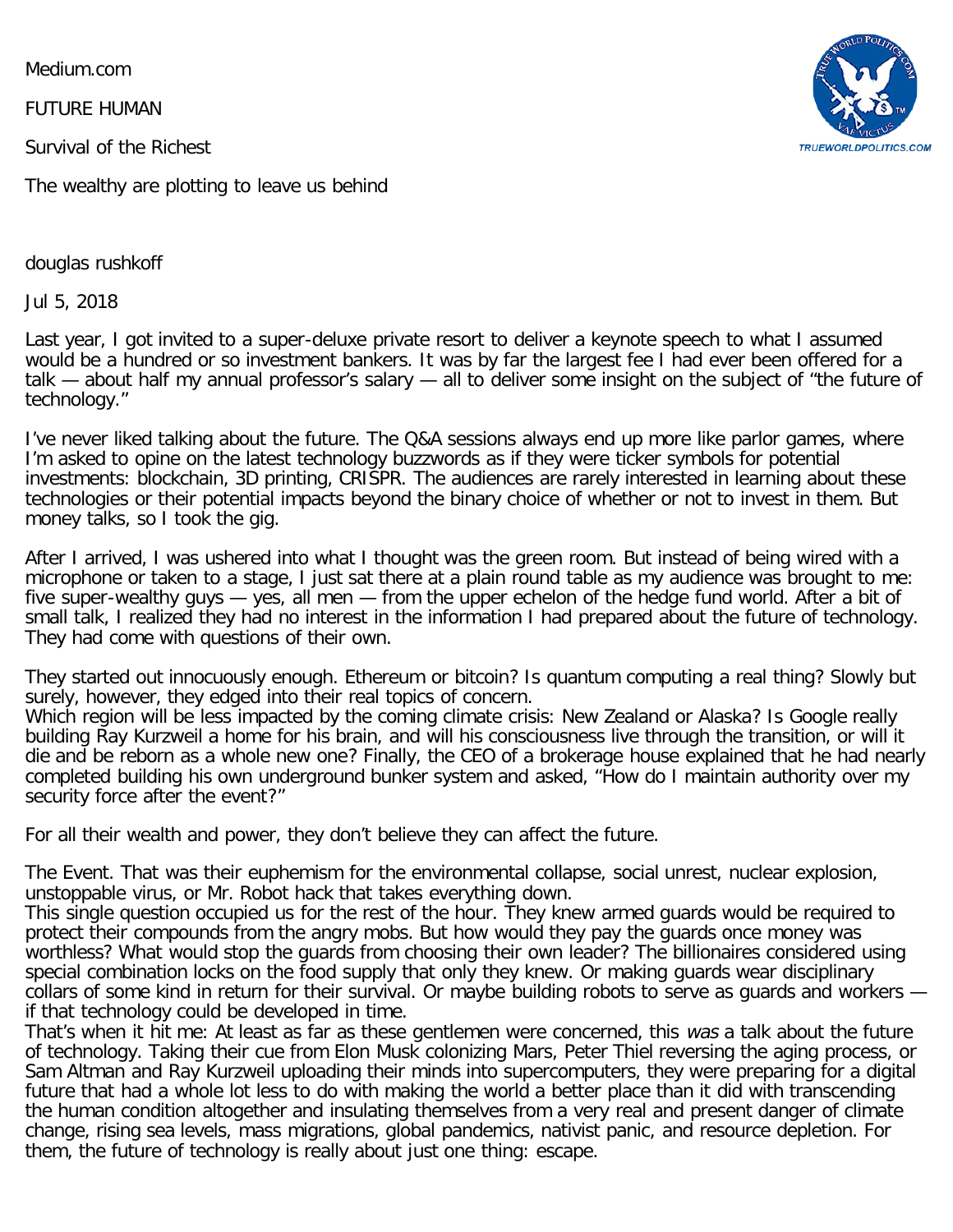here's nothing wrong with madly optimistic appraisals of how technology might benefit human society. But the current drive for a post-human utopia is

something else. It's less a vision for the wholesale migration of humanity to a new a state of being than a quest to transcend all that is human: the body, interdependence, compassion, vulnerability, and complexity. As technology philosophers have been pointing out for years, now, the transhumanist vision too easily reduces all of reality to data, concluding that "humans are nothing but information-processing objects."

It's a reduction of human evolution to a video game that someone wins by finding the escape hatch and then letting a few of his BFFs come along for the ride. Will it be Musk, Bezos, Thiel…Zuckerberg? These billionaires are the presumptive winners of the digital economy — the same survival-of-the-fittest business landscape that's fueling most of this speculation to begin with.

Of course, it wasn't always this way. There was a brief moment, in the early 1990s, when the digital future felt open-ended and up for our invention. Technology was becoming a playground for the counterculture, who saw in it the opportunity to create a more inclusive, distributed, and pro-human future. But established business interests only saw new potentials for the same old extraction, and too many technologists were seduced by unicorn IPOs. Digital futures became understood more like stock futures or cotton futures something to predict and make bets on. So nearly every speech, article, study, documentary, or white paper was seen as relevant only insofar as it pointed to a ticker symbol. The future became less a thing we create through our present-day

choices or hopes for humankind than a predestined scenario we bet on with our venture capital but arrive at passively.

This freed everyone from the moral implications of their activities. Technology development became less a story of collective flourishing than personal survival. Worse, as I learned, to call attention to any of this was to unintentionally cast oneself as an enemy of the market or an anti-technology curmudgeon.

So instead of considering the practical ethics of impoverishing and exploiting the many in the name of the few, most academics, journalists, and science-fiction writers instead considered much more abstract and fanciful conundrums: Is it fair for a stock trader to use smart drugs? Should children get implants for foreign languages? Do we want autonomous vehicles to prioritize the lives of pedestrians over those of its passengers? Should the first Mars colonies be run as democracies? Does changing my DNA undermine my identity? Should robots have rights?

Asking these sorts of questions, while philosophically entertaining, is a poor substitute for wrestling with the real moral quandaries associated with unbridled technological development in the name of corporate capitalism. Digital platforms have turned an already exploitative and extractive marketplace (think Walmart) into an even more dehumanizing successor (think Amazon). Most of us became aware of these downsides in the form of automated jobs, the gig economy, and the demise of local retail.

The future became less a thing we create through our

present-day choices or hopes for humankind than a predestined scenario we bet on with our venture capital but arrive at passively.

But the more devastating impacts of pedal-to-the-metal digital capitalism fall on the environment and global poor. The manufacture of some of our computers and smartphones still uses networks of slave labor. These practices are so deeply entrenched that a company called Fairphone, founded from the ground up to make and market ethical phones, learned it was impossible. (The company's founder now sadly refers to their products as "fairer" phones.)

Meanwhile, the mining of rare earth metals and disposal of our highly digital technologies destroys human habitats, replacing them with toxic waste dumps, which are then picked over by peasant children and their families, who sell usable materials back to the manufacturers.

This "out of sight, out of mind" externalization of poverty and poison doesn't go away just because we've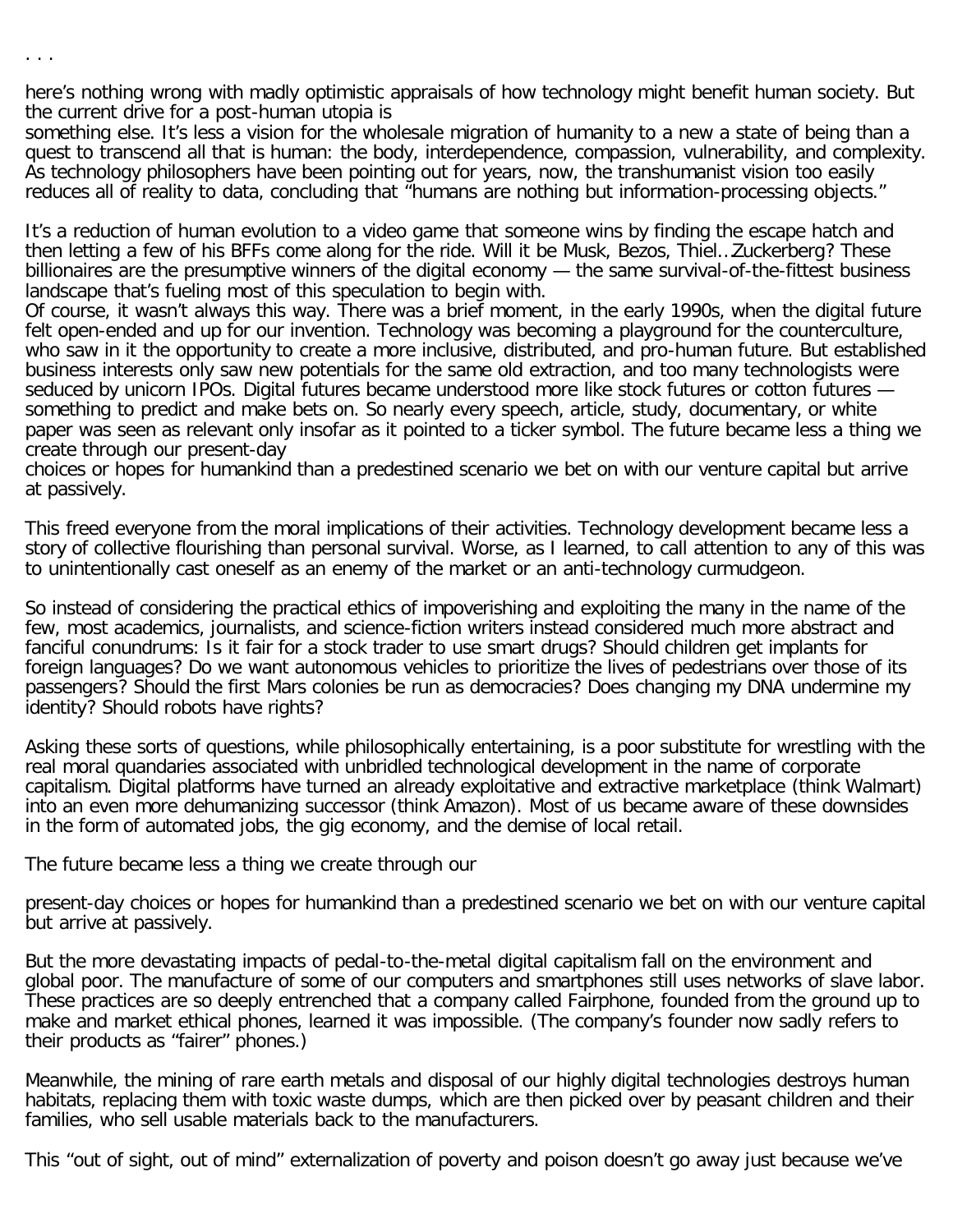covered our eyes with VR goggles and immersed ourselves in an alternate reality. If anything, the longer we ignore the social, economic, and environmental repercussions, the more of a problem they become. This, in turn, motivates even more withdrawal, more isolationism and apocalyptic fantasy — and more desperately concocted technologies and business plans. The cycle feeds itself.

The more committed we are to this view of the world, the more we come to see human beings as the problem and technology as the solution. The very essence of what it means to be human is treated less as a feature than bug. No matter their embedded biases, technologies are declared neutral. Any bad behaviors they induce in us are just a reflection of our own corrupted core. It's as if some innate human savagery is to blame for our troubles. Just as the inefficiency of a local taxi market can be "solved" with an app that bankrupts human drivers, the vexing inconsistencies of the human psyche can be corrected with a digital or genetic upgrade.

Ultimately, according to the technosolutionist orthodoxy, the human future climaxes by uploading our consciousness to a computer or, perhaps better, accepting that technology itself is our evolutionary successor. Like members of a gnostic cult, we long to enter the next transcendent phase of our development, shedding our bodies and leaving them behind, along with our sins and troubles.

Our movies and television shows play out these fantasies for us. Zombie shows depict a post-apocalypse where people are no better than the undead — and seem to know it. Worse, these shows invite viewers to imagine the future as a zero-sum battle between the remaining humans, where one group's survival is dependent on another one's demise. Even Westworld — based on a science-fiction novel where robots run amok — ended its second season with the ultimate reveal: Human beings are simpler and more predictable than the artificial intelligences we create. The robots learn that each of us can be reduced to just a few lines of code, and that we're incapable of making any willful choices. Heck, even the robots in that show want to escape the confines of their bodies and spend their rest of their lives in a computer simulation.

The very essence of what it means to be human is treated less as a feature than bug.

The mental gymnastics required for such a profound role reversal between humans and machines all depend on the underlying assumption that humans suck. Let's either change them or get away from them, forever.

Thus, we get tech billionaires launching electric cars into space — as if this symbolizes something more than one billionaire's capacity for corporate promotion. And if a few people do reach escape velocity and somehow survive in a bubble on Mars — despite our inability to maintain such a bubble even here on Earth in either of two multibillion- dollar Biosphere trials — the result will be less a continuation of the human diaspora than a lifeboat for the elite.

. . .

Then the hedge funders asked me the best way to maintain authority over their security forces after "the event," I suggested that their best bet would be to treat those people really well, right now. They should be engaging with their security staffs as if they were members of their own family. And the more they can expand this ethos of inclusivity to the rest of their business practices, supply chain management, sustainability efforts, and wealth distribution, the less chance there will be of an "event" in the first place. All this technological wizardry could be applied toward less romantic but entirely more collective interests right now.

They were amused by my optimism, but they didn't really buy it. They were not interested in how to avoid a calamity; they're convinced we are too far gone. For all their wealth and power, they don't believe they can affect the future. They are simply accepting the darkest of all scenarios and then bringing whatever money and technology they can employ to insulate themselves — especially if they can't get a seat on the rocket to Mars.

Luckily, those of us without the funding to consider disowning our own humanity have much better options